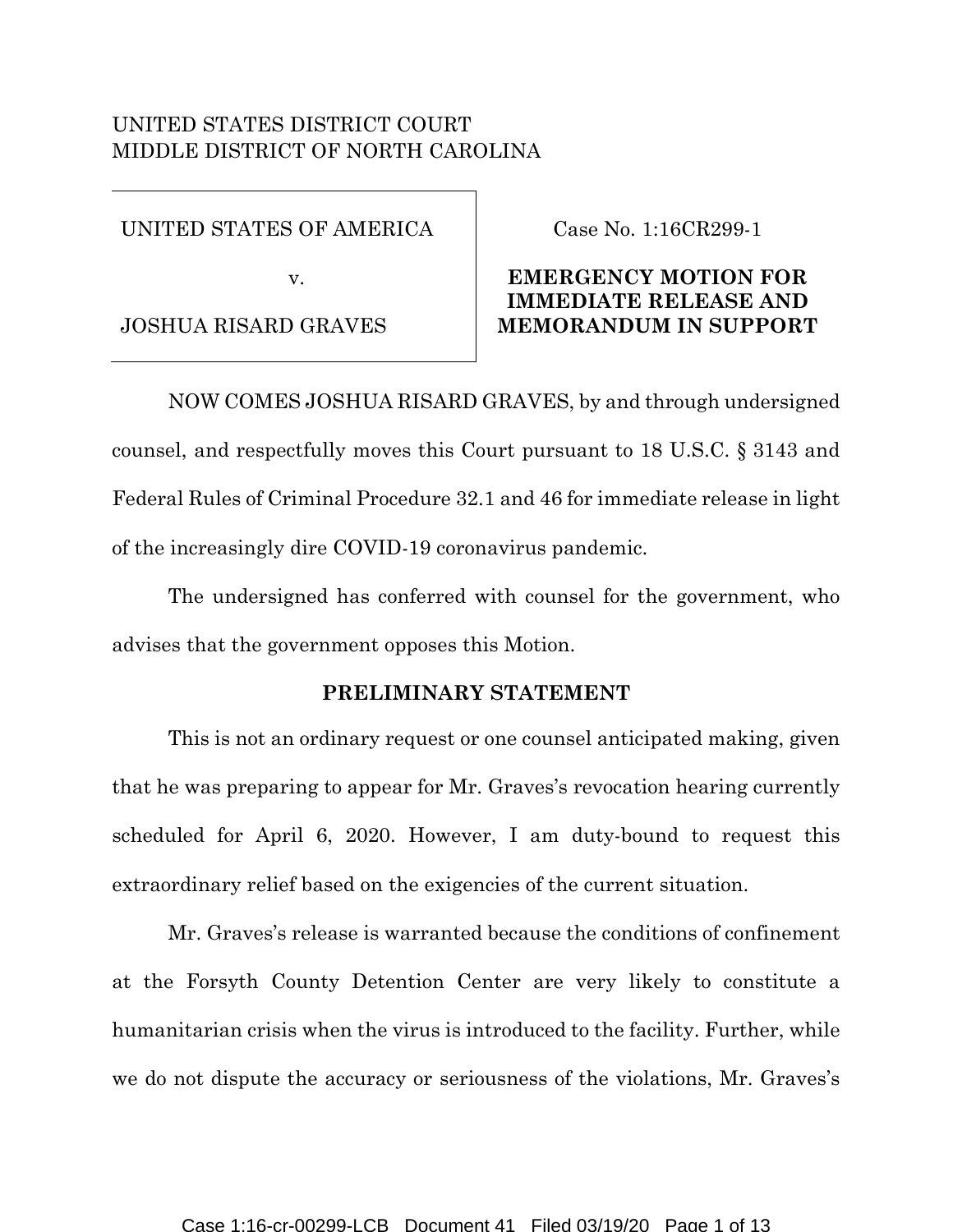failure to remain in contact with Probation and make timely restitution payments cannot justify his continued incarceration in light of the virus.

#### **ARGUMENT**

# **I. THE CONDITIONS OF CONFINEMENT AT THE FORSYTH COUNTY DETENTION CENTER ARE VERY LIKELY TO CONSTITUTE A HUMANITARIAN CRISIS WHEN THE VIRUS IS INTRODUCED TO THE FACILITY**

Mr. Graves faces the grim threat of coronavirus within the detention center's walls. As of March 19, 2020, the new strain of coronavirus, which causes COVID-19, has infected over 222,600 people, leading to at least 9,115 deaths worldwide.1 On March 11, 2020, the World Health Organization officially classified COVID-19 as a pandemic.2 Governor Cooper has declared a State of Emergency, closed all public schools, banned gatherings of more than

<sup>1</sup> Center for Systems Science and Engineering at Johns Hopkins University, Coronavirus COVID-19 Global Cases Dashboard (Mar. 19, 2020), at [https://gisanddata.maps.arcgis.com/apps/opsdashboard/index.html#/bda75947](https://gisanddata.maps.arcgis.com/apps/opsdashboard/index.html#/bda7594740fd40299423467b48e9ecf6) [40fd40299423467b48e9ecf6.](https://gisanddata.maps.arcgis.com/apps/opsdashboard/index.html#/bda7594740fd40299423467b48e9ecf6)

<sup>2</sup> *WHO Characterizes COVID-19 as a Pandemic*, World Health Organization (March 11, 2020) *at* [https://bit.ly/2W8dwpS.](https://bit.ly/2W8dwpS)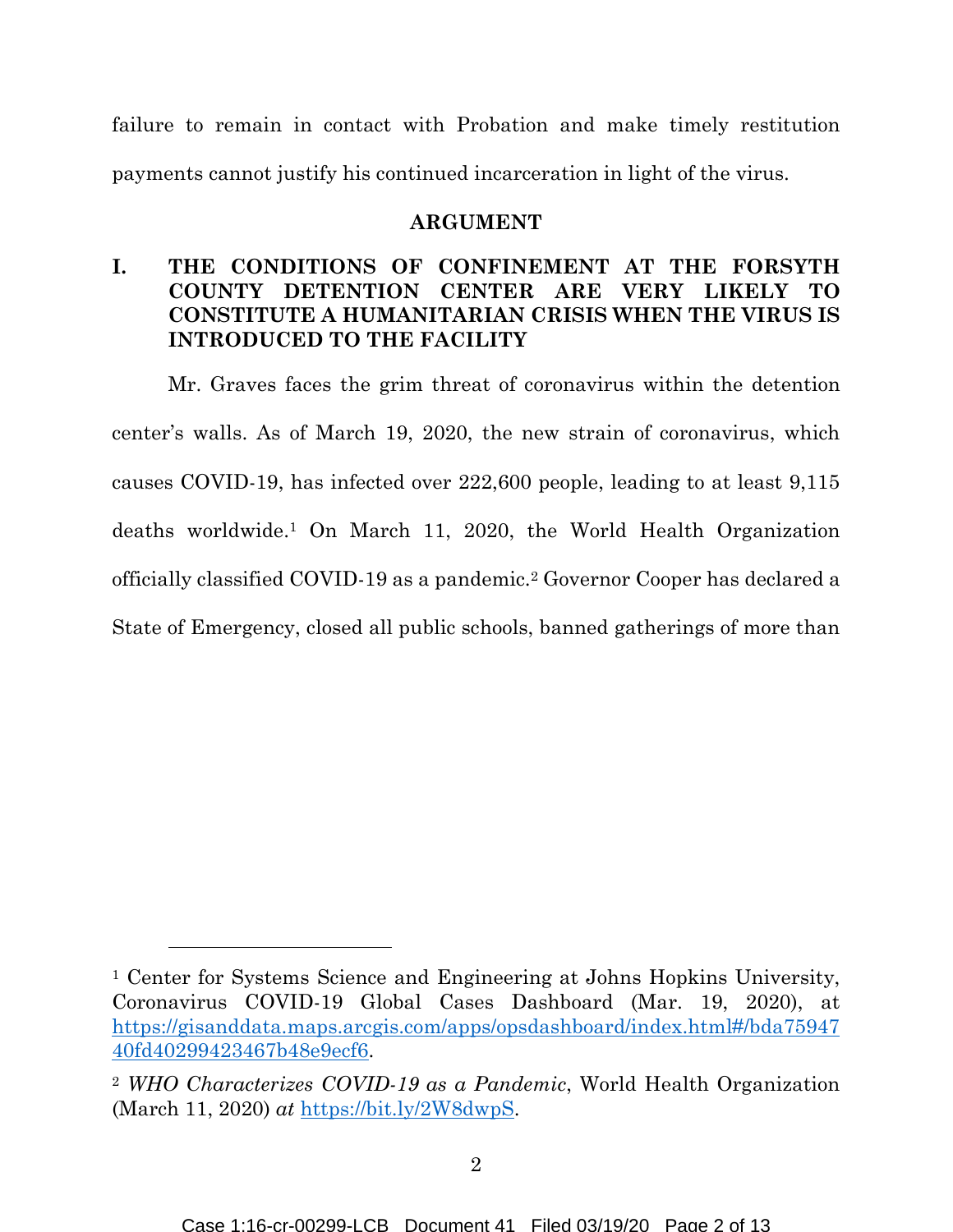100 people, and shuttered dine-in restaurants and bars.3 President Trump has advised limiting gatherings to ten people.<sup>4</sup>

Mr. Graves and his fellow inmates will be particularly vulnerable "when, not if" coronavirus comes to the Forsyth County Detention Center,5 an "incubator" for the disease<sup>6</sup> with "petri-like-conditions."<sup>7</sup> Conditions of pretrial

<sup>3</sup> *Governor Cooper Declares State of Emergency to Respond to Coronavirus COVID-19* (Mar. 10, 2020), at [https://governor.nc.gov/news/governor-cooper](https://governor.nc.gov/news/governor-cooper-declares-state-emergency-respond-coronavirus-covid-19)[declares-state-emergency-respond-coronavirus-covid-19;](https://governor.nc.gov/news/governor-cooper-declares-state-emergency-respond-coronavirus-covid-19) Executive Order No. 117 (Mar. 14, 2020), at [https://files.nc.gov/governor/documents/files/EO117-](https://files.nc.gov/governor/documents/files/EO117-COVID-19-Prohibiting-Mass-Gathering-and-K12-School-Closure.pdf) [COVID-19-Prohibiting-Mass-Gathering-and-K12-School-Closure.pdf;](https://files.nc.gov/governor/documents/files/EO117-COVID-19-Prohibiting-Mass-Gathering-and-K12-School-Closure.pdf) Executive Order No. 118 (Mar. 17, 2020), at

[https://files.nc.gov/governor/documents/files/EO118.pdf.](https://files.nc.gov/governor/documents/files/EO118.pdf)

<sup>4</sup> *Gatherings Should be Limited to 10 People*, Trump Says, N.Y. TIMES (Mar. 16, 2020), at https://www.nytimes.com/2020/03/16/world/live-coronavirusnews-updates.html.

<sup>5</sup> Rich Schapiro, *Coronavirus Could 'Wreak Havoc' on U.S. Jails, Experts Warn*, NBC NEWS (Mar. 12, 2020), [https://www.nbcnews.com/news/us](https://www.nbcnews.com/news/us-news/coronavirus-could-wreak-havoc-u-s-jails-experts-warn-n1156586)[news/coronavirus-could-wreak-havoc-u-s-jails-experts-warn-n1156586](https://www.nbcnews.com/news/us-news/coronavirus-could-wreak-havoc-u-s-jails-experts-warn-n1156586) ("We're in a very perilous stage right now," said Dr. Homer Venters, the former chief medical officer of the New York City jail system. "It's just a matter of time before we see cases inside jails and prisons.").

<sup>6</sup> Martin Kaste, *Prisons and Jails Worry About Becoming Coronavirus 'Incubators'*, NPR (Mar. 13, 2020), [https://www.npr.org/2020/03/13/815002735/prisons-and-jails-worry-about](https://www.npr.org/2020/03/13/815002735/prisons-and-jails-worry-about-becoming-coronavirus-incubators)[becoming-coronavirus-incubators.](https://www.npr.org/2020/03/13/815002735/prisons-and-jails-worry-about-becoming-coronavirus-incubators)

<sup>7</sup> P. Leila Barghouty, *U.S. Prisons Are Not Ready for Coronavirus*, THE OUTLINE (Mar. 6, 2020), [https://theoutline.com/post/8770/prison-coronavirus](https://theoutline.com/post/8770/prison-coronavirus-covid-19-outbreak?zd=1&zi=oixu2i52)[covid-19-outbreak?zd=1&zi=oixu2i52;](https://theoutline.com/post/8770/prison-coronavirus-covid-19-outbreak?zd=1&zi=oixu2i52) *see also* Kaiser Health News, *Could Coronavirus Cause a National Prison Lockdown?*, U.S. NEWS & WORLD REPORT (Mar. 13, 2020), at [https://www.usnews.com/news/healthiest](https://www.usnews.com/news/healthiest-communities/articles/2020-03-13/could-coronavirus-cause-a-national-prison-lockdown)[communities/articles/2020-03-13/could-coronavirus-cause-a-national-prison](https://www.usnews.com/news/healthiest-communities/articles/2020-03-13/could-coronavirus-cause-a-national-prison-lockdown)[lockdown](https://www.usnews.com/news/healthiest-communities/articles/2020-03-13/could-coronavirus-cause-a-national-prison-lockdown) ("Though small by comparison, the federal system sheds light on issues many state, county and local officials are grappling with now. Because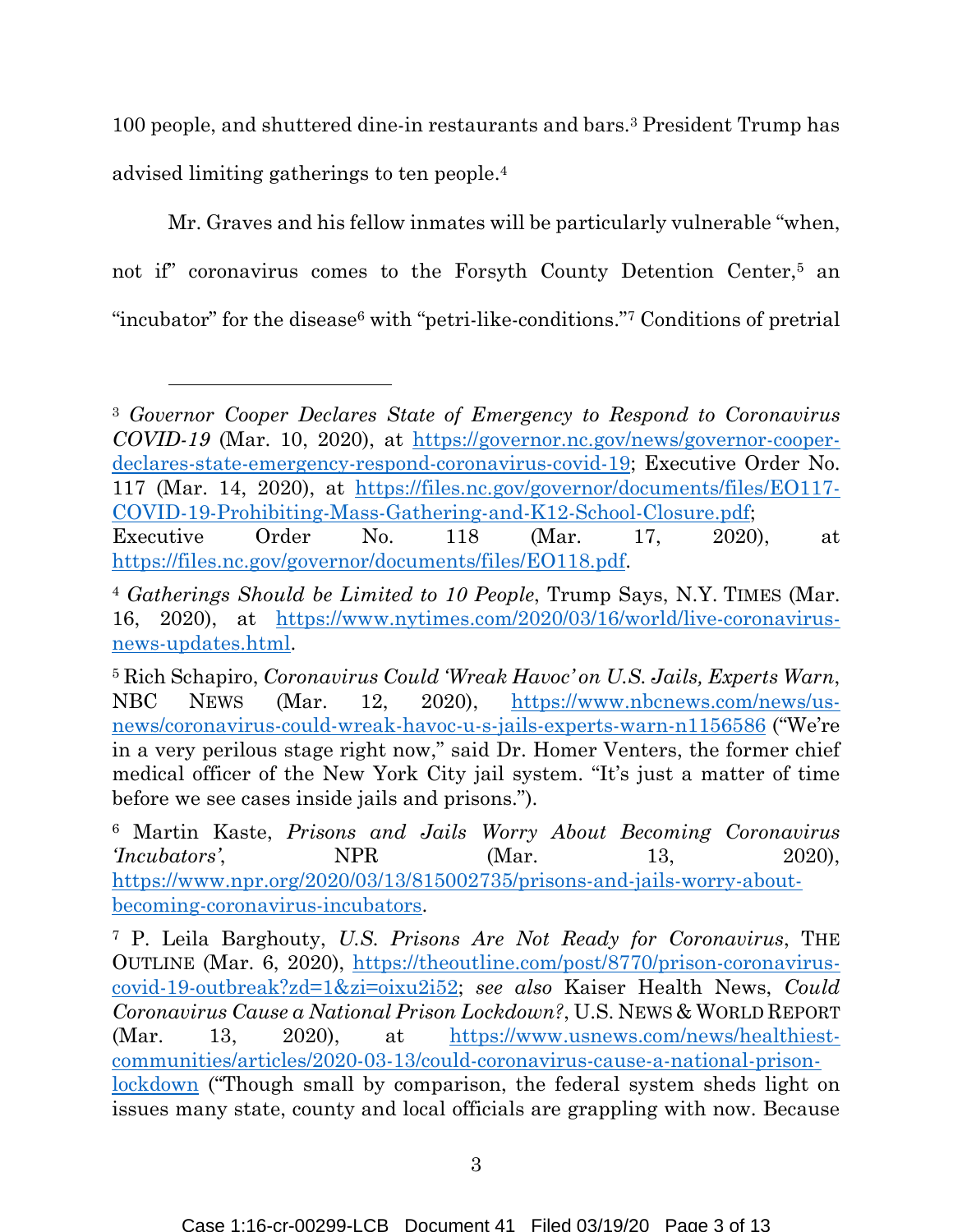confinement create the ideal environment for the transmission of contagious disease.8 Inmates cycle in and out of pretrial facilities from all over the state and the country, and people who work in the facilities leave and return daily, without screening. Incarcerated people have poorer health than the general population, and even at the best of times, medical care is limited in detention centers.9 Many people who are incarcerated also have chronic conditions, like diabetes or HIV, which makes them vulnerable to severe forms of COVID-19. According to public health experts, incarcerated individuals "are at special risk of infection, given their living situations," and "may also be less able to

 $\overline{a}$ 

the facilities are typically dense and crowded, they could become prime breeding grounds for the highly contagious coronavirus."); Chris Strohm, *Prisons' Coronavirus Risk Puts Justice Department Under Pressure*, BLOOMBERG (Mar. 12, 2020) (noting concerns that coronavirus outbreak "could spark riots"); Courtney Bublé, *Federal Prison Employees and Others Question BOP's Readiness for Coronavirus*, GOV. EXEC. (MAR. 11, 2020), [https://www.govexec.com/management/2020/03/federal-prison-employees](https://www.govexec.com/management/2020/03/federal-prison-employees-and-others-question-bops-readiness-coronavirus/163692/)[and-others-question-bops-readiness-coronavirus/163692/](https://www.govexec.com/management/2020/03/federal-prison-employees-and-others-question-bops-readiness-coronavirus/163692/) ("History has shown time and time again that the Federal Bureau of Prisons has never been a proactive agency, but instead a reactive agency."); Joshua Eaton, *Federal Prisons Don't Have Coronavirus Test Kits for Inmates*, ROLL CALL (Mar. 6, 2020), at [https://www.rollcall.com/2020/03/06/federal-prisons-dont-have](https://www.rollcall.com/2020/03/06/federal-prisons-dont-have-coronavirus-test-kits-for-inmates/)[coronavirus-test-kits-for-inmates/](https://www.rollcall.com/2020/03/06/federal-prisons-dont-have-coronavirus-test-kits-for-inmates/) ("Federal prisons, whose inmates may be a high-risk population for a coronavirus outbreak, do not have kits to test for the disease available.").

<sup>8</sup> Joseph A. Bick (2007). Infection Control in Jails and Prisons. *Clinical Infectious Diseases* 45(8):1047-1055, *at* [https://doi.org/10.1086/521910.](https://doi.org/10.1086/521910)

<sup>9</sup> Laura M. Maruschak et al. (2015). Medical Problems of State and Federal Prisoners and Jail Inmates, 2011-12. NCJ 248491. Washington, D.C.: U.S. Department of Justice, Bureau of Justice Statistics, *at*  <https://www.bjs.gov/content/pub/pdf/mpsfpji1112.pdf>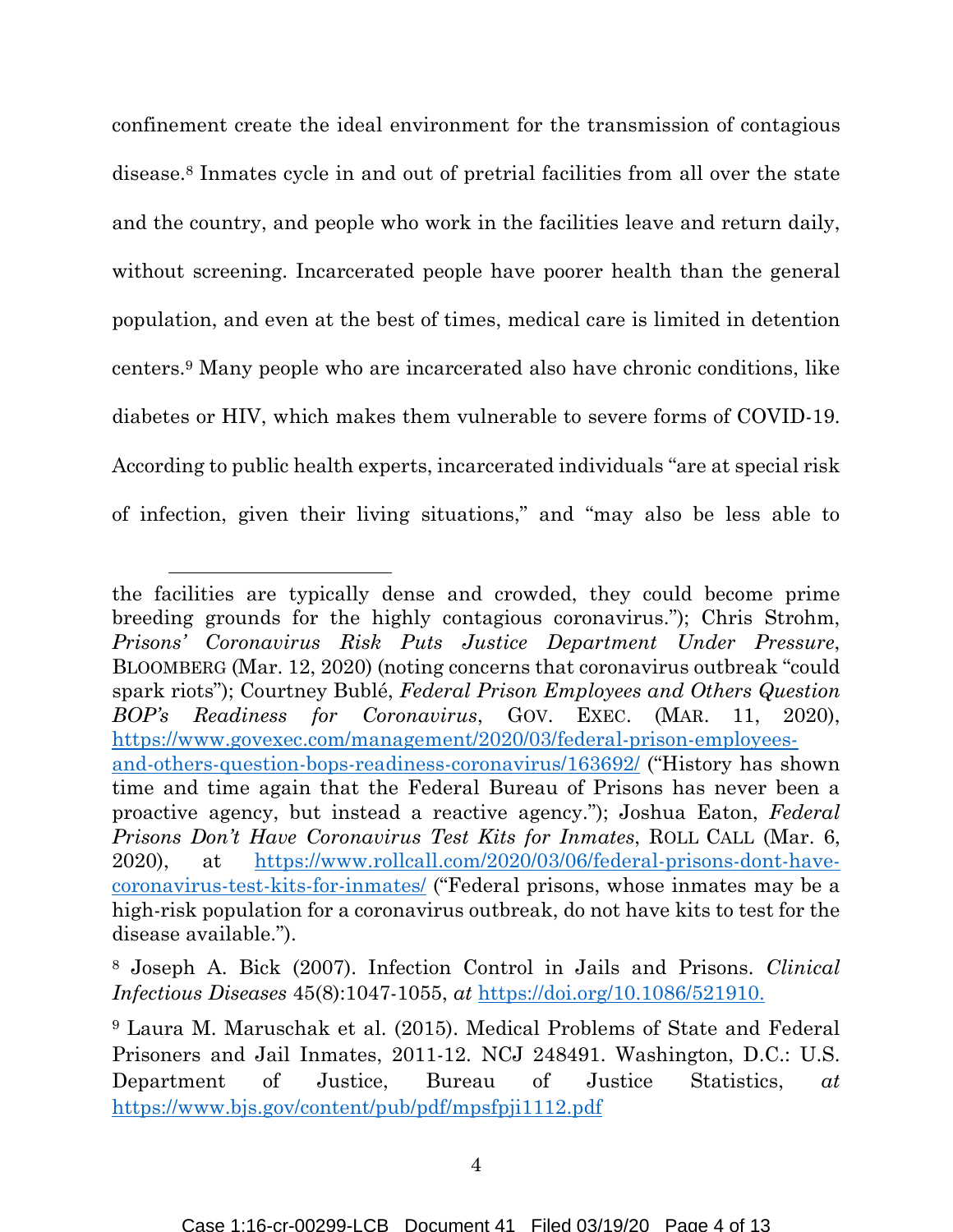participate in proactive measures to keep themselves safe"; "infection control is challenging in these settings."10 Outbreaks of the flu regularly occur in jails, and during the H1N1 epidemic in 2009, many jails and prisons dealt with high numbers of cases.11 In China, officials have confirmed the coronavirus spreading at a rapid pace in Chinese prisons, totaling 555 cases as of three weeks ago.12 Secretary of State Mike Pompeo has called for Iran to release Americans detained there because of the "deeply troubling" "[r]eports that COVID-19 has spread to Iranian prisons."13 Courts across Iran have granted 54,000 inmates furlough as part of the measures to contain coronavirus across the country.14 And deadly prison riots have broken out in Italy over fears of the

<sup>12</sup> Alice Su and Emily Baumgartner, *They Were Already in China's Prisons. Now the Coronavirus is There, Too,* LOS ANGELES TIMES (Feb. 28, 2020), at [https://www.latimes.com/world-nation/story/2020-02-28/lawyers-activists](https://www.latimes.com/world-nation/story/2020-02-28/lawyers-activists-pastors-uighurs-families-of-detainees-in-china-fear-coronavirus-spread-outbreak-in-camps-and-prisons)[pastors-uighurs-families-of-detainees-in-china-fear-coronavirus-spread](https://www.latimes.com/world-nation/story/2020-02-28/lawyers-activists-pastors-uighurs-families-of-detainees-in-china-fear-coronavirus-spread-outbreak-in-camps-and-prisons)[outbreak-in-camps-and-prisons.](https://www.latimes.com/world-nation/story/2020-02-28/lawyers-activists-pastors-uighurs-families-of-detainees-in-china-fear-coronavirus-spread-outbreak-in-camps-and-prisons) *See also* Rhea Mahbubani, *Chinese Jails Have Become Hotbeds of Coronavirus As More Than 500 Cases Have Erupted, Prompting the Ouster of Several Officials*, BUSINESS INSIDER (Feb. 21, 2020) *at*  [https://bit.ly/2vSzSRT.](https://bit.ly/2vSzSRT)

<sup>10</sup> "Achieving A Fair And Effective COVID-19 Response: An Open Letter to Vice-President Mike Pence, and Other Federal, State, and Local Leaders from Public Health and Legal Experts in the United States," (March 2, 2020), *at*  [https://bit.ly/2W9V6oS.](https://bit.ly/2W9V6oS)

<sup>11</sup> *Prisons and Jails are Vulnerable to COVID-19 Outbreaks*, THE VERGE (Mar. 7, 2020), *at* [https://bit.ly/2TNcNZY.](https://bit.ly/2TNcNZY)

<sup>13</sup> Jennifer Hansler and Kylie Atwood, *Pompeo Calls for Humanitarian Release of Wrongfully Detained Americans in Iran Amid Coronavirus Outbreak*, CNN (Mar. 10, 2020), *at* [https://cnn.it/2W4OpV7.](https://cnn.it/2W4OpV7)

<sup>14</sup> Claudia Lauer and Colleen Long, *US Prisons, Jails On Alert for Spread of*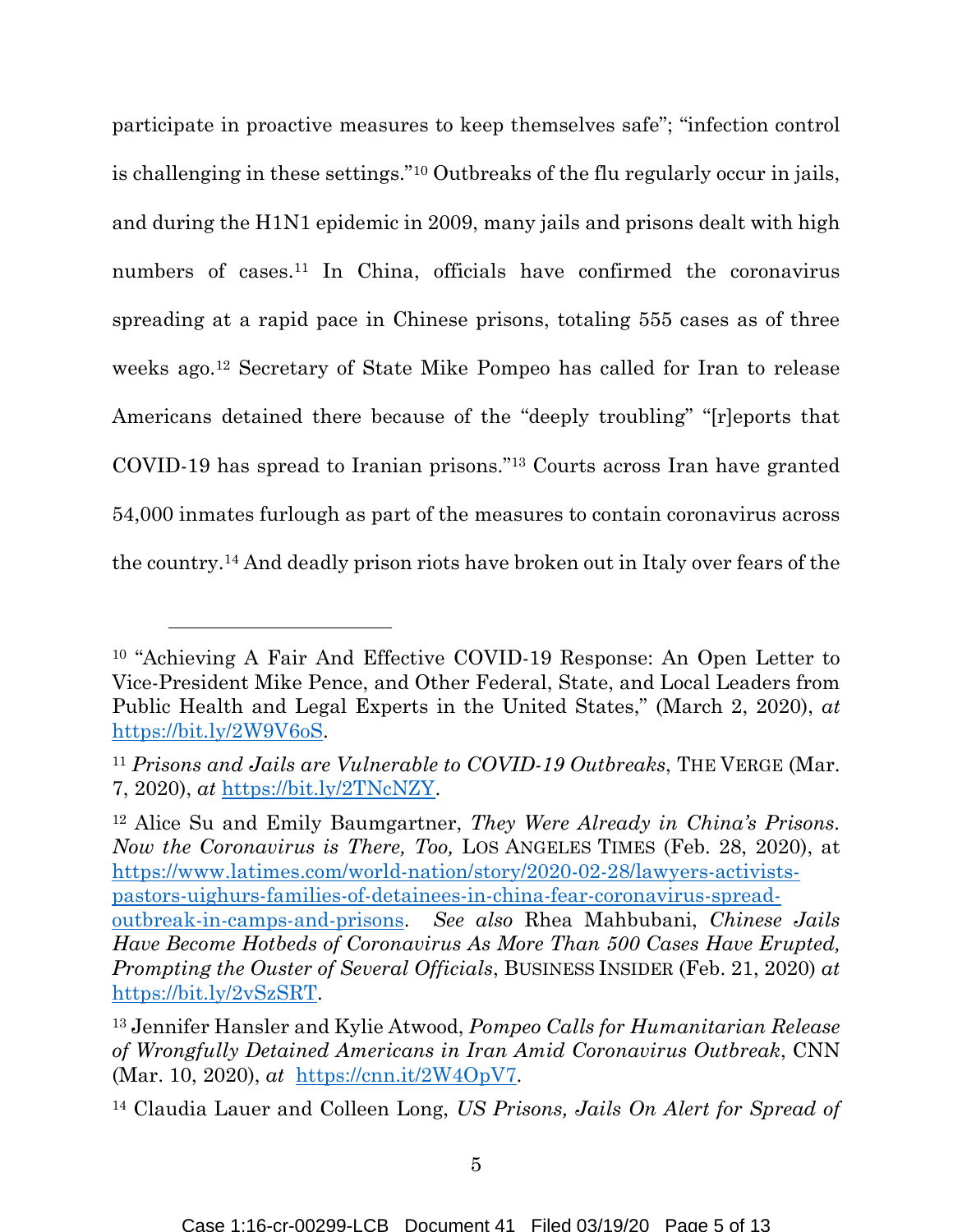virus's spread through overcrowded facilities.15 Because of the increased risks posed to prisoners, District Attorneys in New York and California have sought or agreed not to oppose the release of vulnerable inmates and those facing lowlevel charges.<sup>16</sup>

The 700 plus detainees at the Forsyth County Detention Center face especially high risk. The majority of the individuals imprisoned there are housed in small four-man cells with a shared toilet and sink, and eat meals and have recreation with the other members of their 64-person pods. The medical care at the Forsyth County Detention Center has been so bad in recent years that it has spawned multiple investigations into medical-related deaths

*Coronavirus*, The Associated Press (Mar. 7, 2020), *at* [https://apnews.com/af98b0a38aaabedbcb059092db356697.](https://apnews.com/af98b0a38aaabedbcb059092db356697)

<sup>15</sup> *Death Toll Rises from Italy's Coronavirus Prison Riots*, REUTERS (Mar. 10, 2020), at [https://www.reuters.com/article/us-health-coronavirus-italy](https://www.reuters.com/article/us-health-coronavirus-italy-prisons/death-toll-rises-from-italys-coronavirus-prison-riots-idUSKBN20X2DG)[prisons/death-toll-rises-from-italys-coronavirus-prison-riots](https://www.reuters.com/article/us-health-coronavirus-italy-prisons/death-toll-rises-from-italys-coronavirus-prison-riots-idUSKBN20X2DG)[idUSKBN20X2DG.](https://www.reuters.com/article/us-health-coronavirus-italy-prisons/death-toll-rises-from-italys-coronavirus-prison-riots-idUSKBN20X2DG)

<sup>16</sup> *CORONAVIRUS: SENTENCED TO COVID-19*, THE DAILY APPEAL (Mar. 12, 2020), at <https://theappeal.org/sentenced-to-covid-19/>(reporting that Brooklyn's District Attorney has asked New York Governor Andrew Cuomo to grant emergency clemency to elderly and sick prisoners); Darwin Bond Graham, *San Francisco Officials Push to Reduce Jail Population to Prevent Coronavirus Outbreak*, THE DAILY APPEAL, at <https://theappeal.org/coronavirus-san-francisco-reduce-jail-population/>(Mar. 11, 2020) (reporting that San Francisco's District Attorney has instructed prosecutors not to oppose motions for release of pre-trial detainees facing misdemeanor or drug-related felony charges unless they pose a danger to public safety).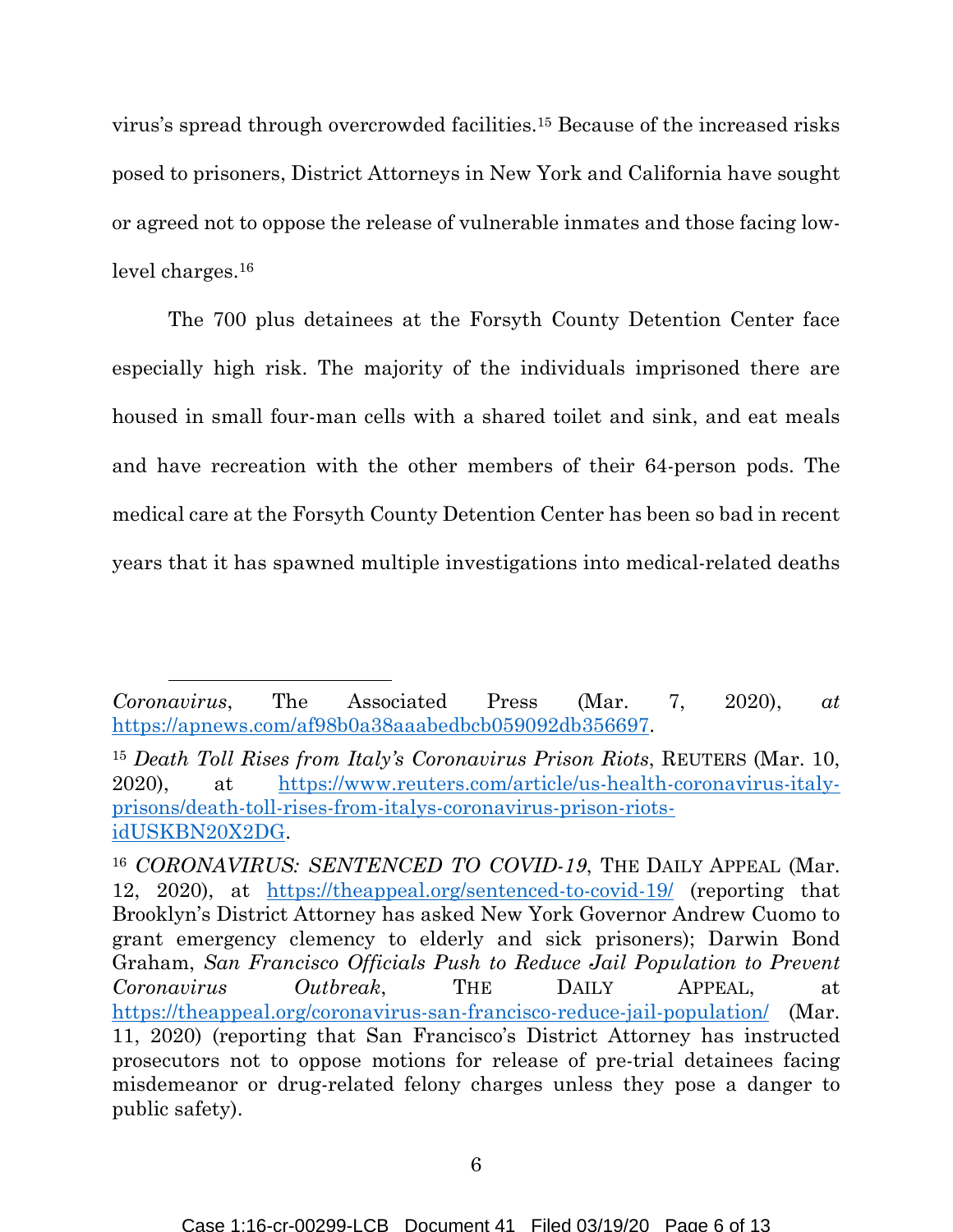of inmates.17 These dangerous conditions exacerbate what is already a frightening and dire situation for the general population, and raise constitutional concerns of cruel and unusual punishment, especially for prisoners who are at greater risk of contracting lethal infections like the novel coronavirus due to factors such as age or pre-existing medical conditions. *See Estelle v. Gamble*, 429 U.S. 97, 104–05 (1976) ("[D]eliberate indifference to serious medical needs of prisoners constitutes the unnecessary and wanton infliction of pain proscribed by the Eighth Amendment." (citation and internal quotation marks omitted)).

The danger of contagion spreading throughout the jail and prison populations is so severe that the Federal Bureau of Prisons has suspended all visits—including legal visits—for 30 days,<sup>18</sup> North Carolina's jails have suspended social visits for 30 days,<sup>19</sup> and undersigned counsel has learned that

 $\overline{a}$ 

<sup>17</sup> *See, e.g.*, Jordan Green, *Recent Deaths Call Attention to Medical Care in Forsyth County*, Triad City Beat (Jun. 7, 2017), at [https://triad-city](https://triad-city-beat.com/recent-deaths-call-attention-medical-care-forsyth-jail/)[beat.com/recent-deaths-call-attention-medical-care-forsyth-jail/](https://triad-city-beat.com/recent-deaths-call-attention-medical-care-forsyth-jail/) (reporting on medical-related deaths in September 2014, August 2015, and two in May 2017).

<sup>18</sup> *Federal Bureau of Prisons COVID-19 Action Plan*, at [https://www.bop.gov/resources/news/20200313\\_covid-19.jsp.](https://www.bop.gov/resources/news/20200313_covid-19.jsp)

<sup>19</sup> Jamie Markham, *The Correctional System Responds to COVID-19,* UNC SCH. OF GOV'T (Mar. 16, 2020), at [https://nccriminallaw.sog.unc.edu/the](https://nccriminallaw.sog.unc.edu/the-correctional-system-responds-to-covid-19-and-some-preliminary-thoughts-on-minimizing-correctional-interactions/)[correctional-system-responds-to-covid-19-and-some-preliminary-thoughts-on](https://nccriminallaw.sog.unc.edu/the-correctional-system-responds-to-covid-19-and-some-preliminary-thoughts-on-minimizing-correctional-interactions/)[minimizing-correctional-interactions/.](https://nccriminallaw.sog.unc.edu/the-correctional-system-responds-to-covid-19-and-some-preliminary-thoughts-on-minimizing-correctional-interactions/)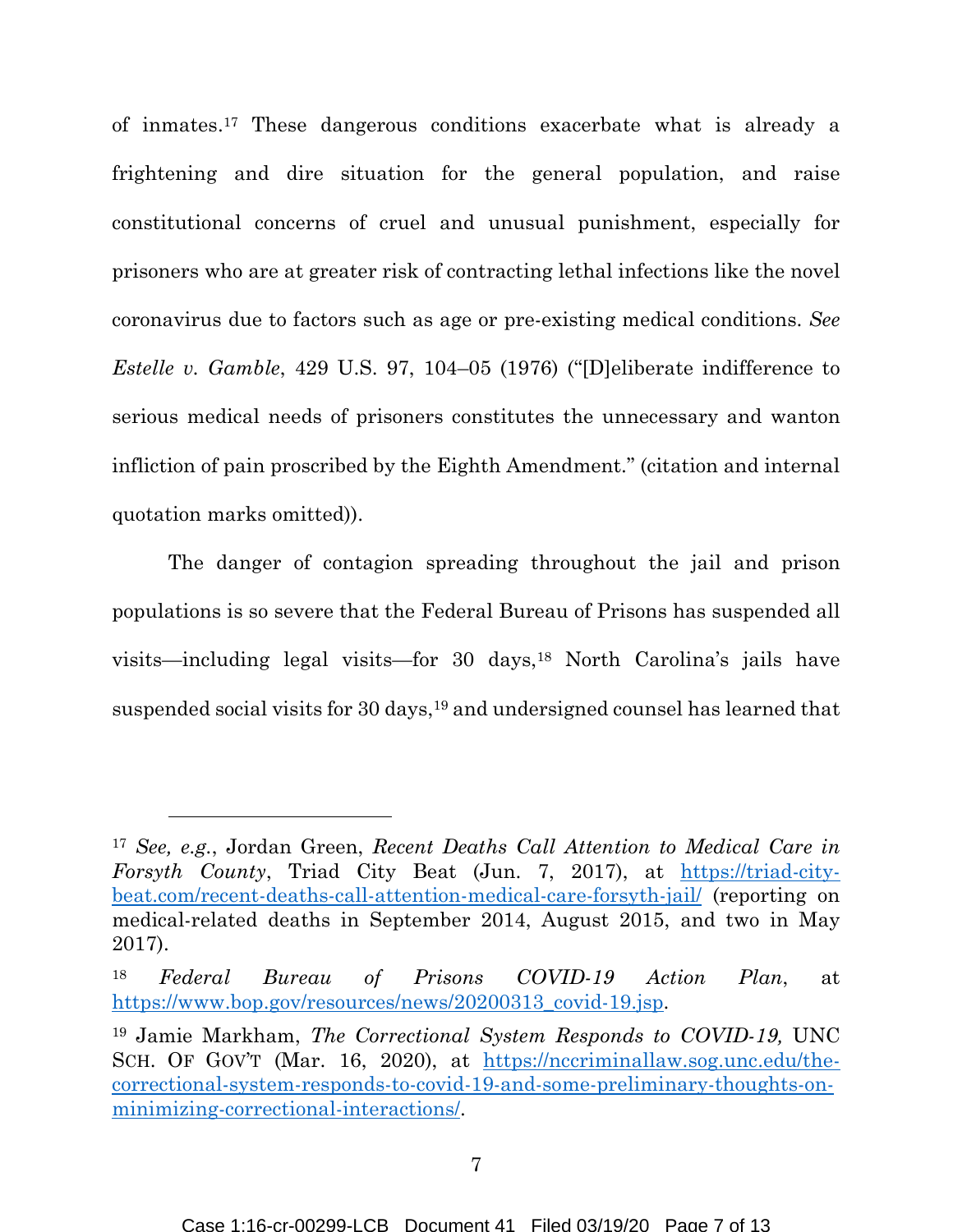the Middle District of North Carolina Federal Defenders have been instructed not to visit any of their clients until further notice.

## **II. WHILE WE DO NOT DISPUTE THE ACCURACY OF THE VIOLATIONS, MR. GRAVES'S FAILURE TO REMAIN IN CONTACT WITH PROBATION AND MAKE TIMELY RESTITUTION PAYMENTS CANNOT JUSTIFY HIS CONTINUED INCARCERATION IN LIGHT OF THE VIRUS**

Continuing to incarcerate Mr. Graves in "petri-like-conditions" during the COVID-19 pandemic is neither necessary nor appropriate to sanction his relatively minor technical violations, particularly where he has already served a sentence almost as long as the low end of the recommended guidelines range.

Mr. Graves is in custody because he temporarily left his home and work, stopped reporting to Probation, and stopped making timely restitution payments. *See* ECF No. 30. He does not dispute the accuracy of these violations, or their seriousness. He understands that he cannot remain on supervised release if he cannot be supervised, and he cannot be supervised if he does not tell Probation where he is. Nevertheless, Mr. Graves's failure to adhere to these conditions of release cannot justify his continued incarceration in light of the virus.

It is important to put Mr. Graves's custody in context. He is not being held on the underlying offenses. Those were very serious felonies—four bank robberies—and they absolutely put the public at risk. But Mr. Graves accepted responsibility for his actions, pleaded guilty, and served the 36 months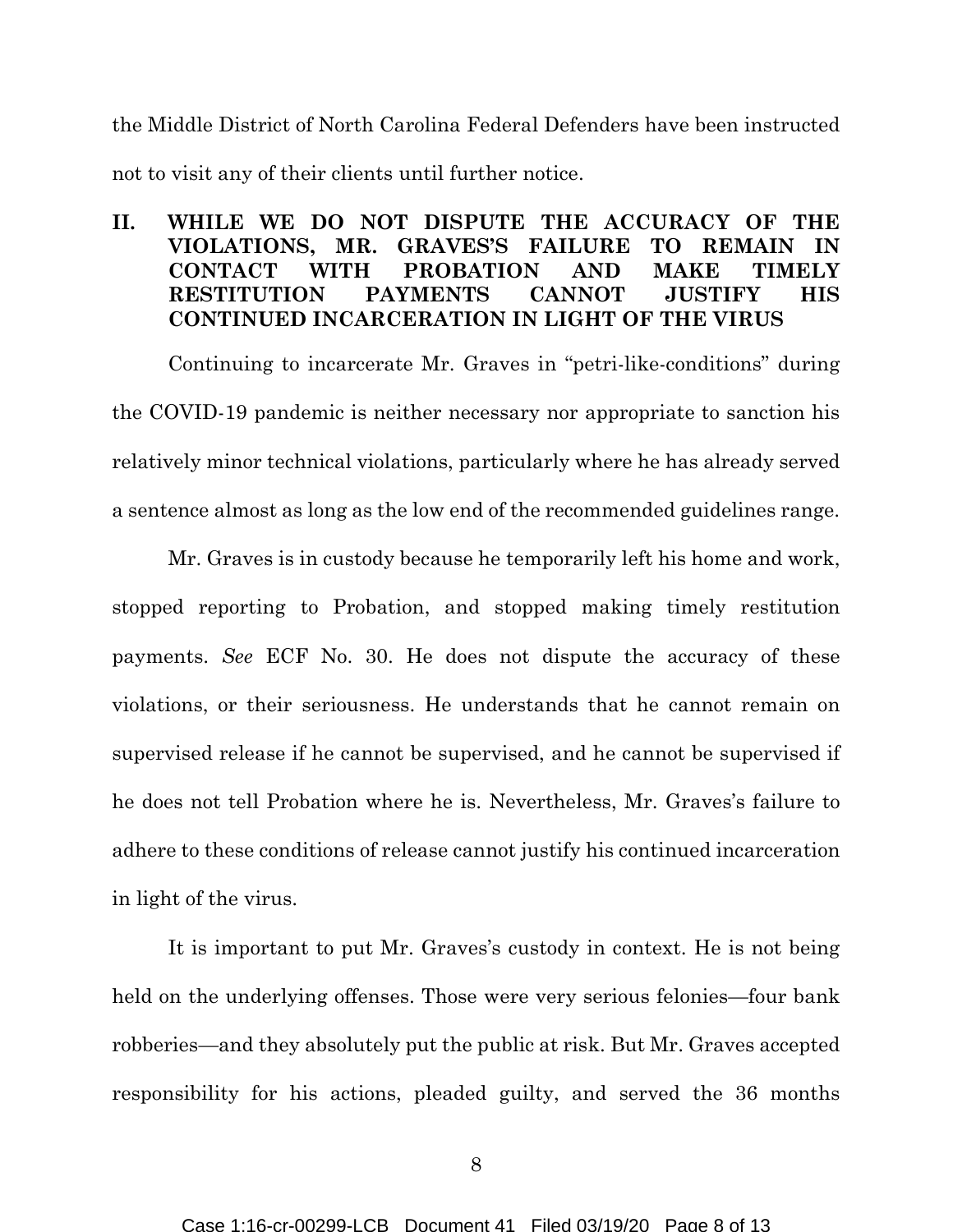imprisonment ordered by the Court. He also is not being held because he did something that would mandate revocation of his supervised release. He did not commit another robbery, possess a gun, get arrested, or even fail a drug test. *Cf.* 18 U.S.C. § 3583(g).

Rather, after successfully reintegrating into the community, finding gainful employment, passing all drug screens, paying restitution as ordered for six months, and appearing "motivated to be successful on supervision," ECF No. 31, he temporarily left his home and work to stay with a cousin nearby.<sup>20</sup> Having left his home, he did not report his whereabouts to Probation and, having left his job and lost his source of income, he did not make further restitution payments. Woefully, Mr. Graves did not report to Probation or resume restitution payments even after he returned home and started working again some two months later.

Mr. Graves's violations, while serious, are "technical" in nature. *See* U.S. SENTENCING GUIDELINES Ch. 7, Pt. A(4) (2018). The Court has discretion whether to revoke his release or continue his supervision. 18 U.S.C. § 3583. Even if it were to revoke his release, the Sentencing Guidelines would recommend a sentence of three to nine months on each violation, to run

 $\overline{a}$ 

<sup>20</sup> All factual representations made herein are supported by the uncontested testimony of Mr. Graves's parents during his preliminary hearing on January 16, 2020. Due to the emergency nature of this Motion, counsel has not sought a transcript of that proceeding.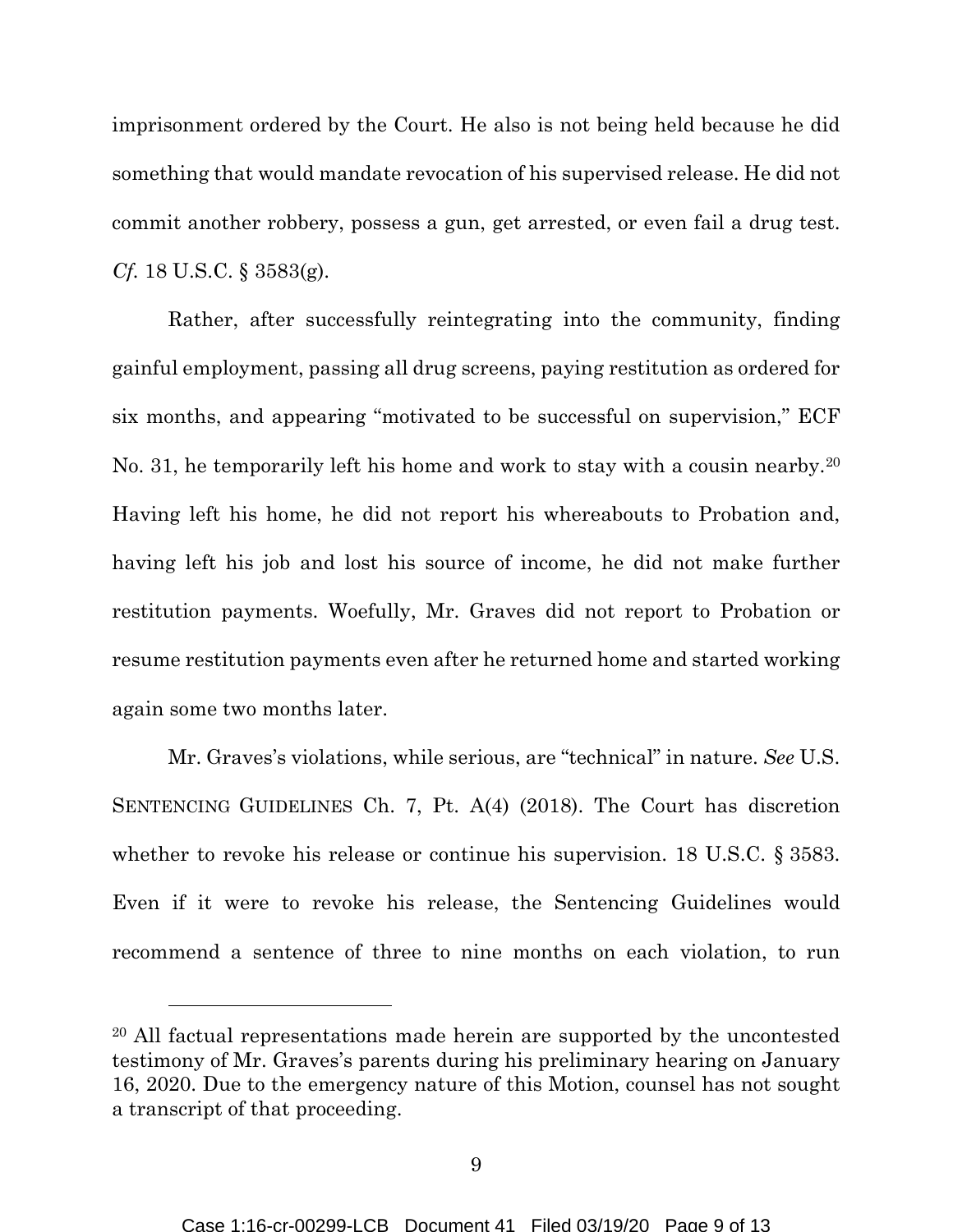concurrently. *See* U.S.S.G. § 7B1.4; U.S.S.G. § 5G1.2(c). *Cf.* U.S.S.G. §§ 5G1.3, 7B1.3(f) (recommending consecutive sentences for revocation violations and criminal acts that constitute the violation). Mr. Graves already has served two months and ten days since his arrest on January 9, 2020, and will have served nearly three months by the current date of his revocation hearing, April 6, 2020. Should his hearing be postponed in light of the Court's Standing Order 13—either past April 16, 2020, or into May, as undersigned counsel understands is being done for many criminal hearings—Mr. Graves will have served more time than the low end of the guidelines range before the Court even determines whether revocation is warranted. Immediate release thus would protect against Mr. Graves over-serving any sentence to be imposed. *Accord* Standing Order 13 (M.D.N.C. Mar. 16, 2020) ("Exceptional cases that may be considered for exemption from a continuance include those where a defendant may be considered to have served or over-served sentence.").

Moreover, as counsel intends to argue and establish at the revocation hearing, release and continuation of supervision are appropriate here:

- Mr. Graves initially was succeeding on release. He was living with his parents and had found steady employment with his father's company. As ordered by the Court, he made six monthly restitution payments of \$500 each. In fact, he was doing so well that his probation officer ceased requiring regular meetings.
- Mr. Graves's violations all stemmed from a brief period of time when he left his home and his job to stay with a cousin in High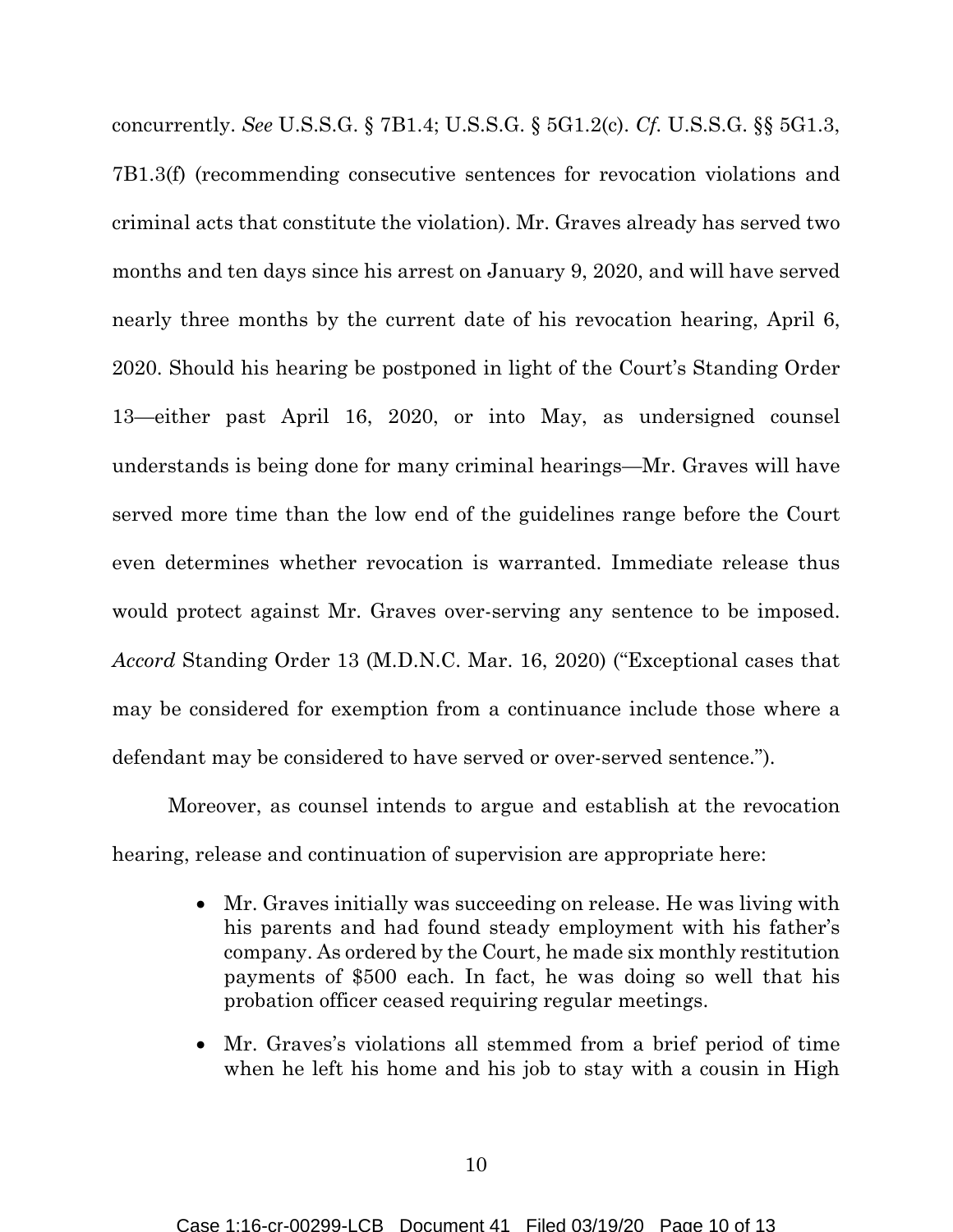Point. He did not inform his parents or Probation where he was, and he stopped working or paying restitution.

- However, Mr. Graves returned to his home and to his job approximately two months later—curing two of the violations on his own. Regrettably, Mr. Graves did not inform Probation he had done so, reestablish contact with his probation officer, or resume restitution payments.
- Release will not endanger the community. After returning home, until his arrest four months later, Mr. Graves continued to live a law-abiding and productive life, working and staying out of trouble. At no point during the first year of his release did he reoffend.
- Even though he "absconded" in the legal sense, Mr. Graves did not flee. To the contrary, he continued living in the Middle District; he returned home to his parents' house two months later; and he never left the state. In fact, Mr. Graves was arrested because he went to the Probation Office to request permission to leave the state to attend his grandmother's funeral.
- Mr. Graves has loving and supportive parents who will serve as third party custodians and ensure he complies with any and all conditions of release. Both parents have agreed to supervise any conditions imposed, including house arrest—a condition similar to that many are forced into anyway due to the coronavirus. Mr. Graves's mother was not aware he had violated the terms of his release, despite speaking with the Probation Officer several times after the violations were lodged. Had she known, she would have turned her son in. Indeed, she turned him in on the underlying bank robberies, despite knowing the terrible impact that would have on her son, herself, and her entire family.

In short, this Court should release Mr. Graves from custody and continue his supervision eighteen days from now, whether or not a global coronavirus pandemic threatens catastrophic harm to prison populations. But because the coronavirus poses grave health risks to inmate populations, the Court should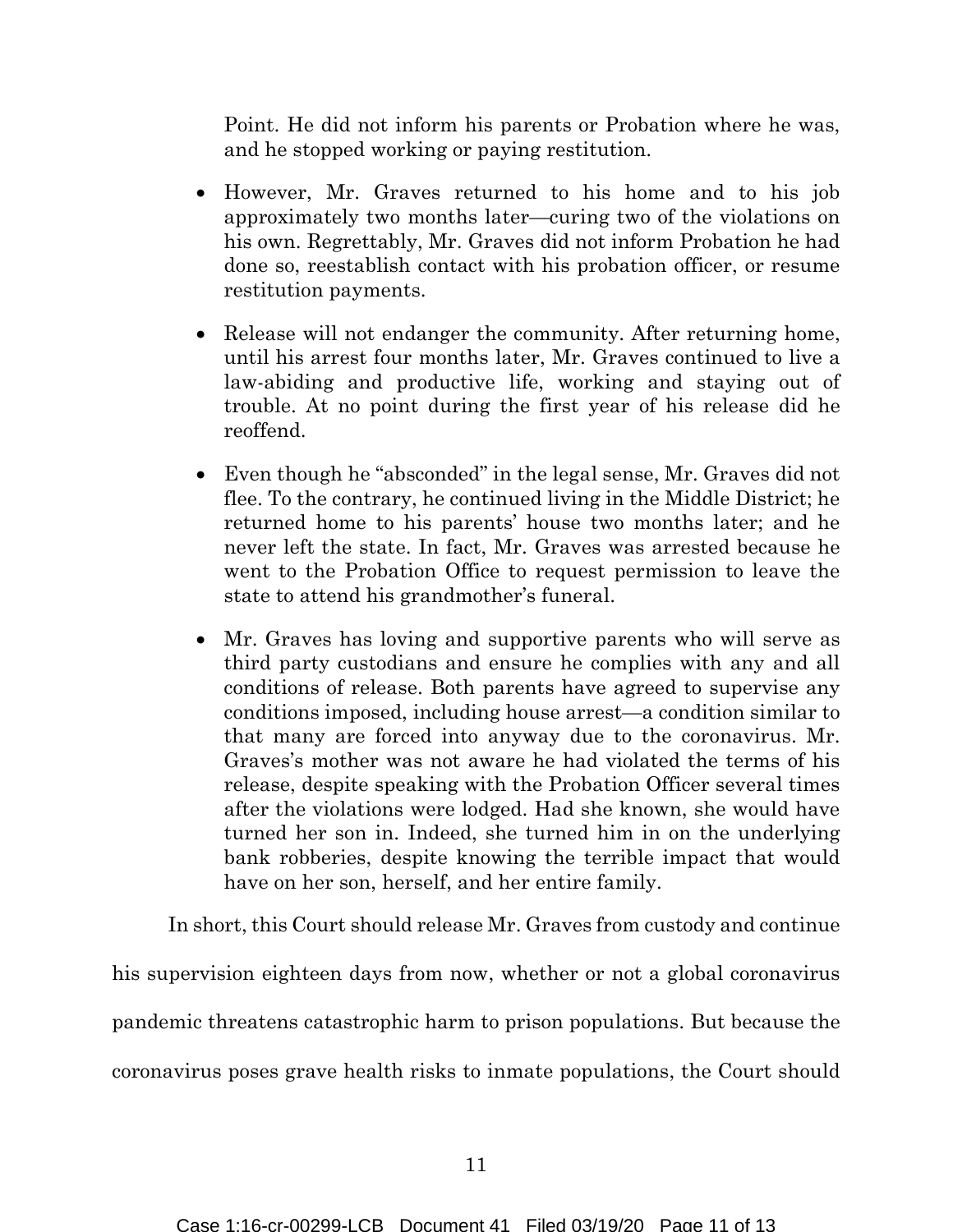release him *now*. Mr. Graves faces a present and immediate threat from COVID-19 every day he remains in custody. The number of confirmed COVID-19 cases has doubled in two weeks, topping 222,600 globally and leading to 9,115 deaths.21 When he is scheduled to appear three weeks from now, assuming similar exponential growth, those numbers could be 650,000 cases and 27,000 deaths. They may be even higher due to the increased prevalence of testing. More importantly, the virus already is knocking on the door of the Forsyth County Detention Center; Forsyth County has multiple reported cases of the virus.22 As stated above, the virus's induction into the detention center, and its rapid spread through the detainee population, is a question of "when, not if."

#### **CONCLUSION**

Under the exigent circumstances created by the novel coronavirus and the extraordinary risk it poses to prison populations, this Court should release Mr. Graves immediately, pending his revocation hearing.<sup>23</sup>

<sup>21</sup> *Supra note* 1. *See also Coronavirus Infections Pass 200,000 Globally*, WALL ST. J. (Mar. 18, 2020), at [https://www.wsj.com/articles/coronavirus-infections](https://www.wsj.com/articles/coronavirus-infections-approach-200-000-globally-11584524438)[approach-200-000-globally-11584524438.](https://www.wsj.com/articles/coronavirus-infections-approach-200-000-globally-11584524438)

<sup>22</sup> *North Carolina coronavirus Impact: Latest Information and Helpful Resources*, NBC NEWS, at [https://www.wxii12.com/article/north-carolina](https://www.wxii12.com/article/north-carolina-coronavirus-covid-19-information-resources/31405011)[coronavirus-covid-19-information-resources/31405011.](https://www.wxii12.com/article/north-carolina-coronavirus-covid-19-information-resources/31405011)

<sup>23</sup> If the Court is inclined to deny this Motion, counsel respectfully requests that the Court conduct the revocation hearing as scheduled on April 6, by videoconference if necessary.